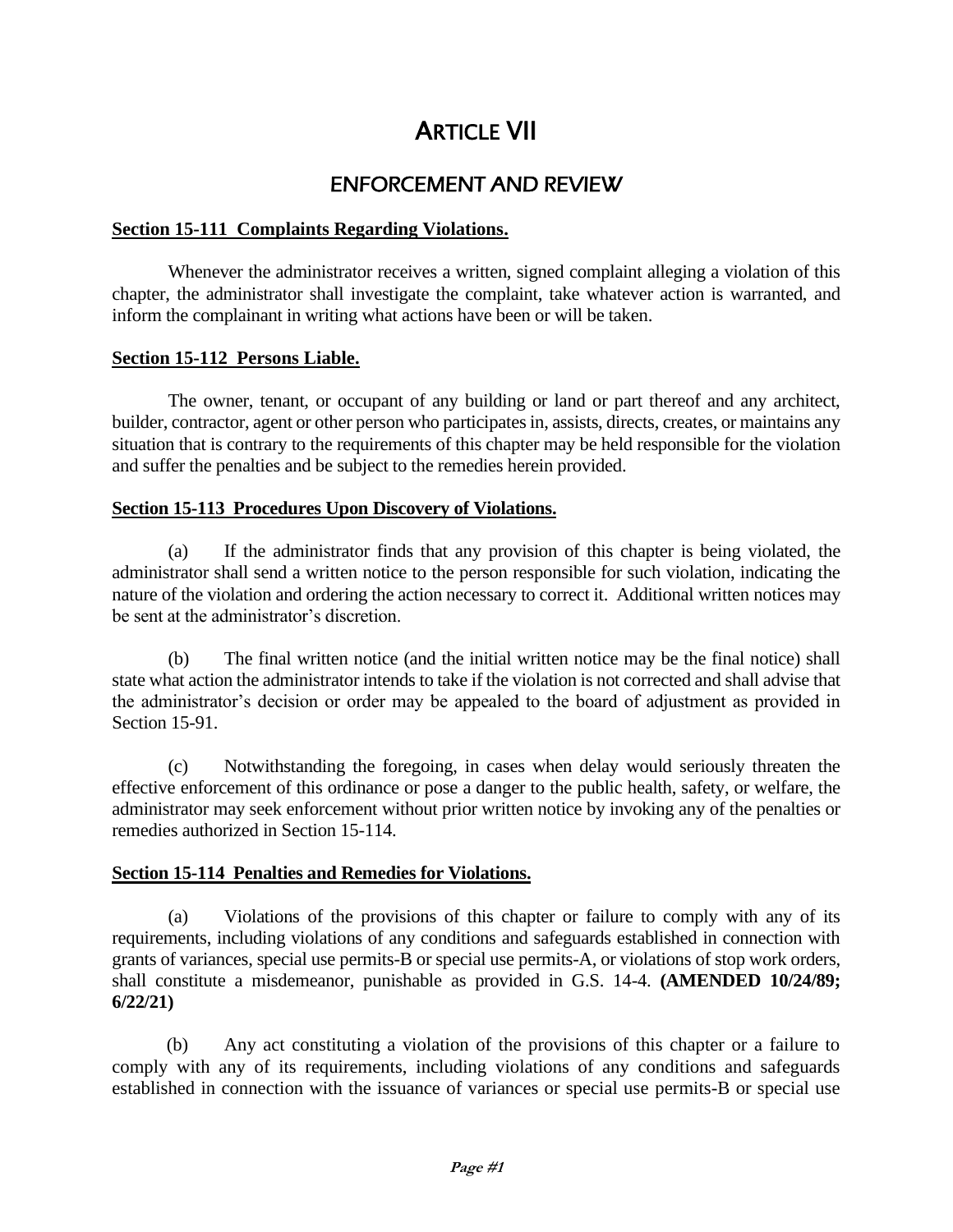permits-A, shall also subject the offender to a civil penalty of up to five thousand dollars (\$5,000.00).

- (1) In determining the amount of the civil penalty assessment, the administrator shall consider the following factors, and the decision levying a civil penalty shall cite those factors deemed applicable:
	- a The degree and extent of harm to the natural resources of the town and its planning jurisdiction, to the public health, or to private property resulting from the violation;
	- b The extent to which the violation undermines the regulatory objectives of the land use ordinance;
	- c. The duration and gravity of the violation;
	- d. The cost of rectifying the damage;
	- e The amount of money saved by noncompliance;
	- f Whether the violation was committed willfully or intentionally; negligently; or as the result of an unforeseeable or unavoidable accident;
	- g Whether the violator promptly ceased the violation upon notice by the town and took whatever steps were reasonably possible to limit or correct any damage caused by the violation;
	- h. The prior record of the violator in complying or failing to comply with the provisions of this chapter or any of its requirements, including violations of any conditions and safeguards established in connection with the issuance of variances or special use permits-B or special use permits-A;
	- i. The cost to the town of the enforcement procedures;
	- j. The scope and the scale of the project where the violation occurs;
	- k. Whether the civil penalty is levied for a single day's violation or a single event or whether it is levied on a daily basis for a continuing violation, as authorized under subsection (d) below. Civil penalties levied on a daily basis may cumulatively exceed the \$5,000.00 cap set forth in this subsection.
	- l. Without limiting the authority of the board of adjustment under subsection (e), the board of adjustment may affirm a penalty as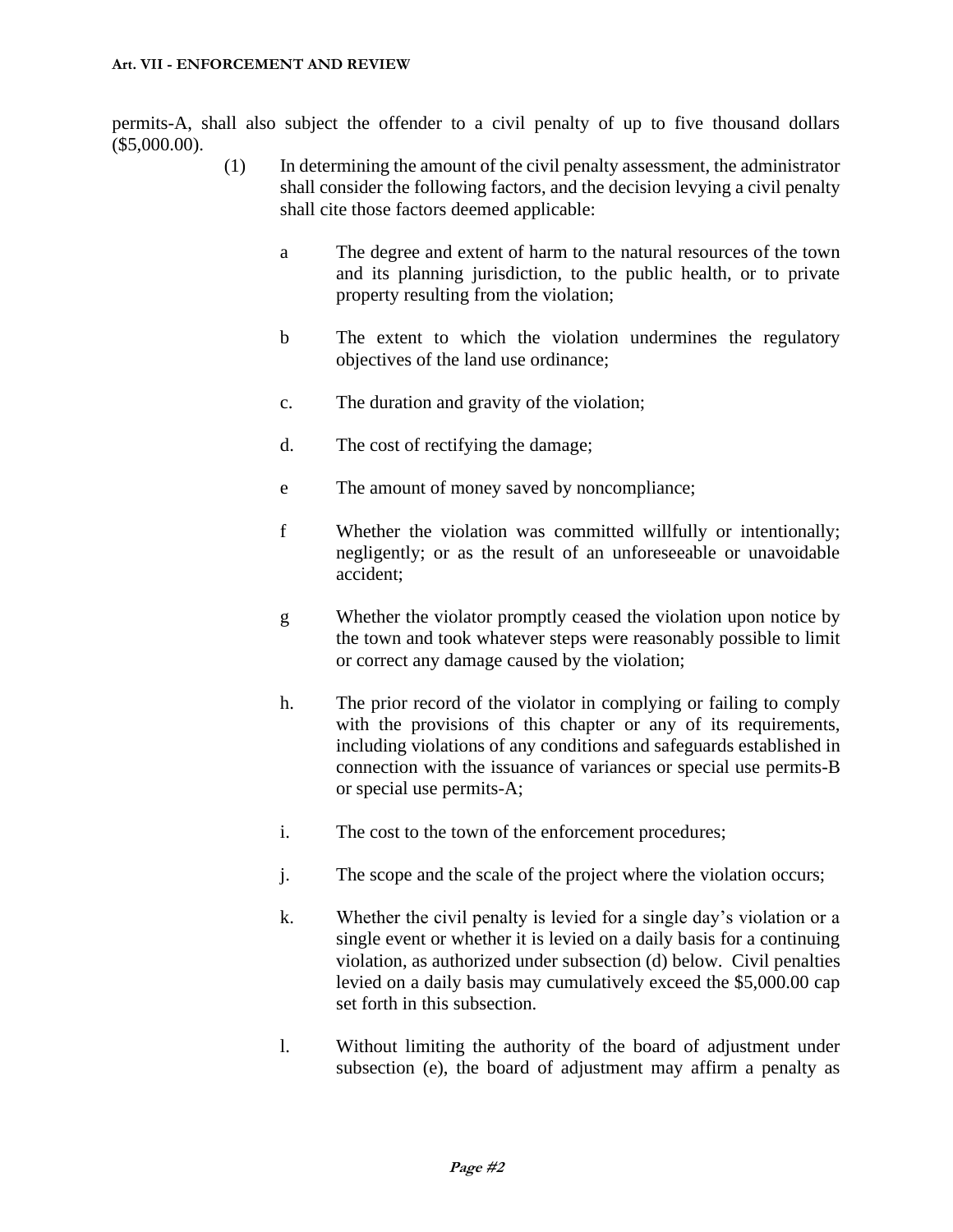imposed, decrease the amount of the penalty, or increase the amount of the penalty.

- (2) The notice of civil penalty shall inform the violator that the penalty is due upon receipt of the notification and, if applicable, that successive civil penalties of a specified amount shall accrue each day that the violation continues. The notice shall also inform the violator that if the civil penalty is not paid within ten days of receipt of the notice, the penalty may be recovered by the town in a civil action in the nature of debt.
- (3) A civil penalty may be appealed to the Board of Adjustment in accordance with Section 15-91 of this chapter, except that such appeal must be filed within 10 days after receipt by the violator of the notice of civil penalty.
	- a. An appeal of a notice of violation or other enforcement order stays enforcement of the action appealed from and accrual of any fines assessed during the pendency of the appeal to the Board of Adjustment and any subsequent appeal in accordance with G.S. 160D-1402 or during the pendency of any civil proceeding authorized by law or appeals therefrom, unless the official who made the decision certifies to the board after notice of appeal has been filed that, because of the facts stated in an affidavit, a stay would cause imminent peril to life or property or, because the violation is transitory in nature, a stay would seriously interfere with enforcement of the development regulation. In that case, enforcement proceedings are not stayed except by a restraining order, which may be granted by a court. If enforcement proceedings are not stayed, the appellant may file with the official a request for an expedited hearing of the appeal, and the board shall meet to hear the appeal within 15 days after such a request is filed. **(AMENDED 6/22/21)**
	- b. If a civil penalty is levied for a violation about which the violator was previously sent a final notice of violation in accordance with Section 15-113, and the violator did not appeal to the Board of Adjustment within the prescribed time the administrator's determination as to the existence of the violation, an appeal of the civil penalty under this subsection presents only the issue of whether the administrator erred in setting the amount of the civil penalty, not the issue of whether the violation occurred or the violator's responsibility for the violation. **(AMENDED 6/07/88; 4/23/96)**
- (c) This chapter may also be enforced by any appropriate equitable action.

(d) Each day's continuing violation shall be a separate and distinct offense. **(AMENDED 6/07/88; 4/23/96)**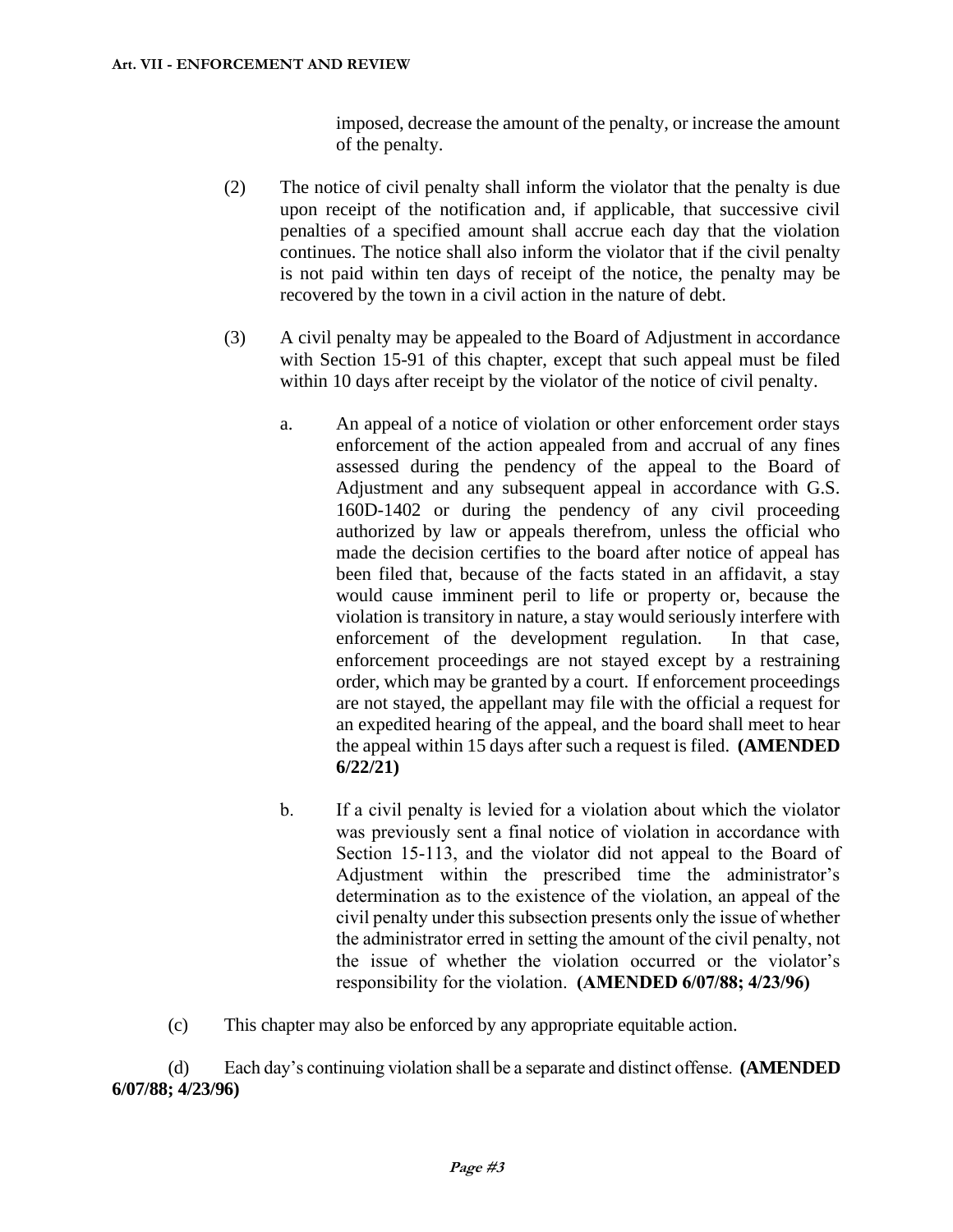#### **Art. VII - ENFORCEMENT AND REVIEW**

(e) Any one, all, or any combination of the foregoing penalties and remedies may be used to enforce this chapter.

### **Section 15-115 Permit Revocation and Building Permit Denial. (AMENDED 10/24/06)**

(a) A zoning, sign, special use permit-A, or special use permit-B may be revoked by the permit-issuing authority (in accordance with the provisions of this section) if the permit recipient fails to develop or maintain the property in accordance with the plans submitted, the requirements of this chapter, or any additional requirements lawfully imposed by the permit issuing board.

(b) Before a special use permit-A or special use permit-B may be revoked, all of the notice and hearing and other requirements of Article VI shall be complied with. The notice shall inform the permit recipient of the alleged grounds for the revocation.

- (1) The burden of presenting evidence sufficient to authorize the permit-issuing authority to conclude that a permit should be revoked for any of the reasons set forth in subsection (a) shall be upon the party advocating that position. The burden of persuasion shall also be upon that party. **(AMENDED 11/10/81)**
- (2) A motion to revoke a permit shall include, insofar as practicable, a statement of the specific reasons or findings of fact that support the motion.

(c) Before a zoning or sign permit may be revoked, the administrator shall give the permit recipient ten days notice of intent to revoke the permit and shall inform the recipient of the alleged reasons for the revocation and of his right to obtain an informal hearing on the allegations. If the permit is revoked, the administrator shall provide to the permittee a written statement of the decision and the reasons therefor.

(d) No person may continue to make use of land or buildings in the manner authorized by any zoning, sign, special use permit-B or special use permit-A after such permit has been revoked in accordance with this section.

(e) Building permits required pursuant to G.S. 160A-417 may be denied for lots that have been illegally subdivided. No building permit may be denied, however, if the permit applicant can show that he purchased the lot in good faith (i.e. he did not know and had no reasonable way of knowing that the lot was illegally subdivided) and for value. **(AMENDED 10/24/06)**

#### **Section 15-116 Judicial Review. (AMENDED 4/27/82; 10/21/14)**

(a) Every quasi-judicial decision of the board shall be subject to review by the superior court by proceedings in the nature of certiorari pursuant to G.S. 160D-1402. Appeals shall be filed within the times specified in G.S. 160D-1405(d). Appeals in any such case shall be heard by the superior court of Orange County. **(AMENDED 6/22/21)**

(b) A copy of the writ of certiorari shall be served upon the Town of Carrboro.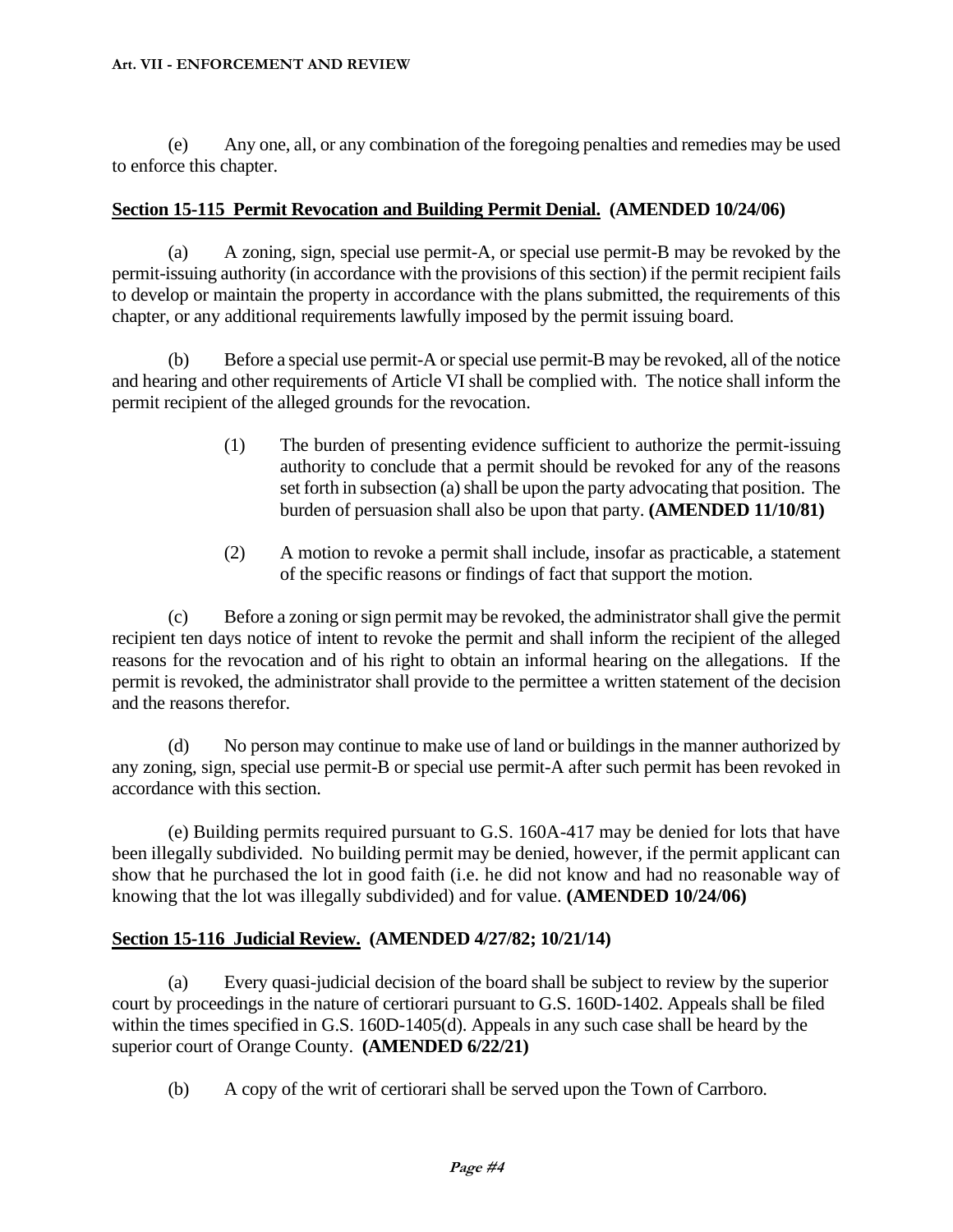#### **Art. VII - ENFORCEMENT AND REVIEW**

### **Section 15-117 Stop Work Orders. (AMENDED 10/24/89)**

(a) Whenever the land use administrator determines that a person is engaged in doing work that constitutes, creates, or results in a violation of this chapter and that irreparable injury will occur if the violation is not terminated immediately, the administrator may order the specific part of the work that constitutes, creates, or results in a violation of this chapter to be immediately stopped.

(b) A stop work order issued under this section shall be in writing, directed to the person doing the work and shall state the specific work to be stopped, the specific reasons therefor, and the conditions under which the work may be resumed. A copy of the stop work order shall also be sent forthwith to the owner of the property where the work is taking place and the developer, if different from the owner.

(c) Any person aggrieved by the issuance of a stop work order may appeal the issuance of the order to the Carrboro Board of Adjustment pursuant to Section 15-91 of this chapter. However, notwithstanding subsection 15-91(d), an appeal shall not stay the operation of the stop work order except as provided in subsection (d) of this section.

(d) The board of adjustment shall meet and act upon the appeal within 15 working days after receipt of the appeal notice. If the board fails to comply with this requirement, the stop work order shall be stayed automatically beginning on the day following the expiration of this 15-working-day period, and the stay shall remain in effect until the board of adjustment meets and acts on the appeal.

(e) The notice of hearing requirements set forth in Section 15-102 shall not apply to appeals of stop work orders. However, the staff shall orally notify the appellant of the date, time, and place of the hearing as soon as it has been scheduled and shall send to the appellant a written confirmation of this notice as soon as possible.

(f) Neither the person whom a stop work order is served nor an owner or developer served with a copy under subsection (b) may thereafter cause, suffer, or permit a violation of the order while it remains in effect, except during a period in which the operation of the order is stayed under subsection (d).

#### **Section 15-118 Statutes of Limitations. (AMENDED 6/22/21)**

(a) Zoning Map Adoption or Amendments. A cause of action as to the validity of any regulation adopting or amending a zoning map adopted under Article XX of this chapter or G.S. 160D-1405 or other applicable law or a development agreement adopted under Article 10 of Chapter 160D of the General Statutes accrues upon adoption of the ordinance and shall be brought within 60 days as provided in G.S. 1-54.1.

(b) Text Adoption or Amendment. Except as otherwise provided in G.S. 160D-1405(a), an action challenging the validity of a development regulation adopted under this chapter or other applicable law shall be brought within one year of the accrual of such action. Such an